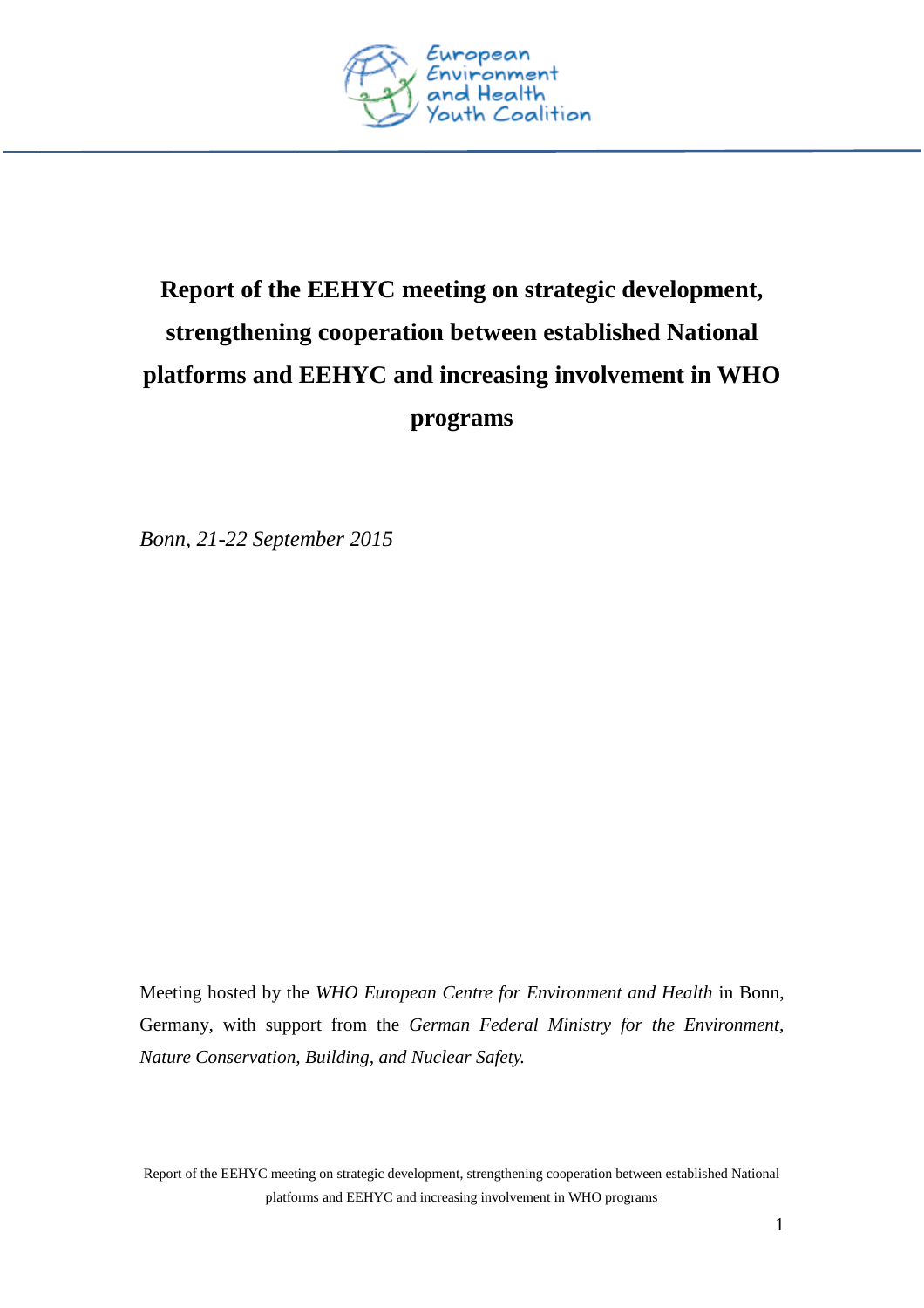

#### **Context**:

Launched in Florence, Italy, in 2012, and legally established in Vilnius, Lithuania, in 2014, the European Environment and Health Youth Coalition (EEHYC) is an international nongovernment organization, a direct result of the commitments made by the Member States of the WHO European Region through the Parma Declaration to "ensure that youth participation is facilitated across all Member States at both national and international levels". The Coalition aims to ensure that young people's environment and health needs and priorities are recognized and represented at all levels – specifically, within the European Environment and Health (EEH) process.

The September 2015 Bonn meeting served as an opportunity for EEHYC and National Youth Platforms to set a foundation for a strong cooperation among established National Platforms and explore options for further EEHYC organizational development. Executive Board reported back on the progress made since Capacity Building of National Youth Coordinators (NYCs) and Preparation for the Mid Term Review (MTR) of the WHO European Environment and Health Process (EEHP) meeting that took place in Bonn, Germany on 7-8 July 2014, and presented important achievements towards fulfilling the Parma commitments.

This meeting also helped develop strategies for greater engagement in the WHO EEH process as well as new project proposals for further involvement in the Protocol on Water and Health, the PEP *Transport, Health and Environment Pan-European Programme* and *Health in Climate Change* (HIC) programs.

Based on these main objectives, the EEHYC meeting was structured so as to ensure:

• Collaboration between national youth networks and EEHYC and establishment of a more efficient and effective working structure;

• A critical evaluation of successes and challenges;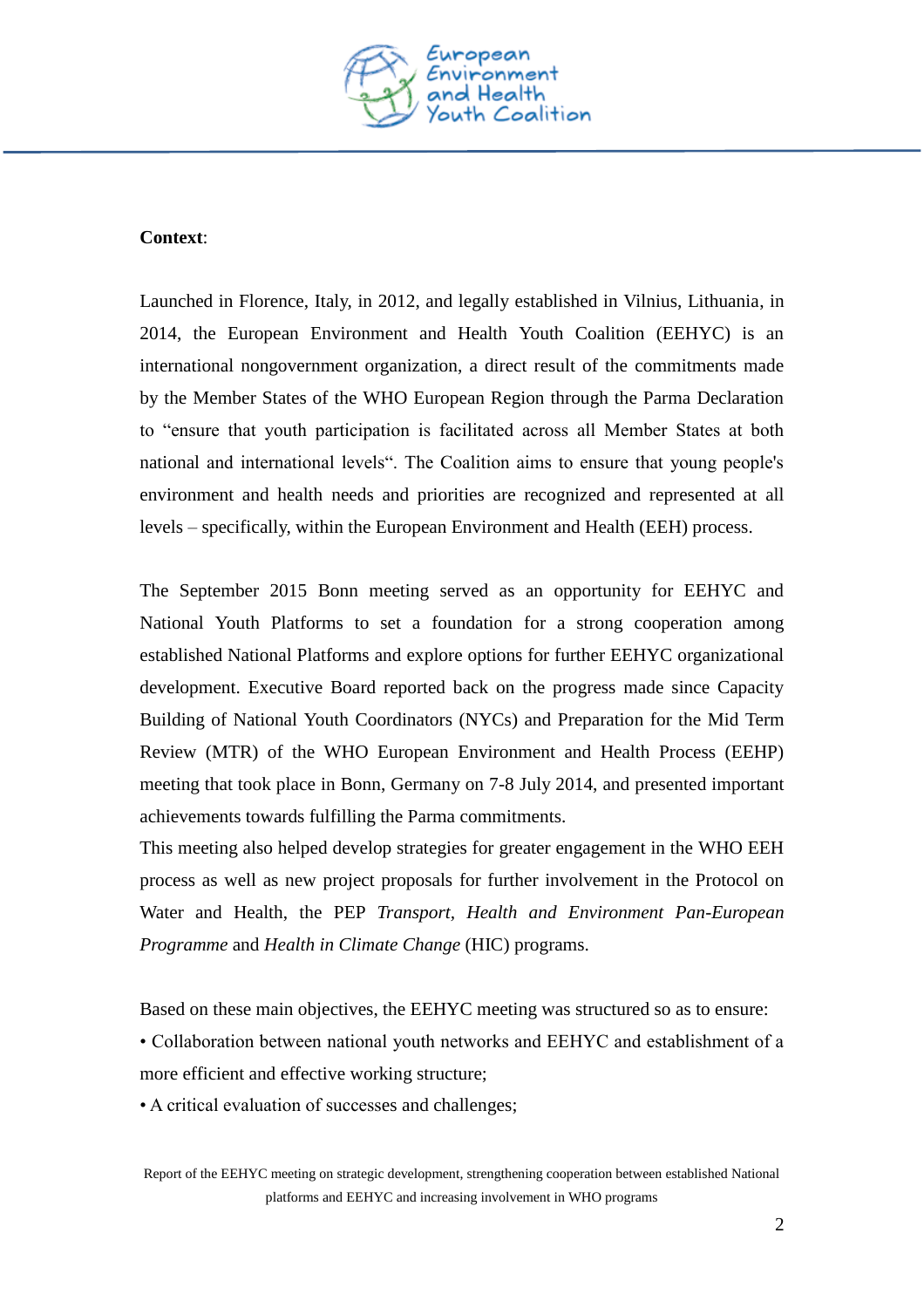

• Greater involvement in the WHO EEH programs (Protocol on Water and Health, The PEP and HIC)

• That EEHYC and its partners provide a meaningful input into the preparations of the Sixth Ministerial Conference on Environment and Health in Europe.

### **Participants**:

European Environment and Health Youth Coalition Executive Board: Adrian Vasnic – President Alina Bezhenar – Secretary General Antonio Pinto – Vice-President Dovile Adamonyte - Vice-President Jovana Dodos - Vice-President

European Environment and Health Youth Coalition Advisory Board: David Rivett Natalia Ciobanu

European Environment and Health Youth Coalition National Focal Points:

Danilo Arsenijevic – Serbia

Daniela Luca – Moldova

Gianina Vasnic – Romania

Maria Iemelianenko - Ukraine

Tim Brilli - Slovenia

Julia Baschinger, Austria – "Hygiene MUCH" brochure project coordinator, EEHYC communication officer

Ms. Elizabet Paunovic, Head of the WHO European Centre for Environment and Health, Bonn

Ms. Bettina Menne, Programme Manager Climate change, sustainable development and green health services (CGS), WHO European Centre for Environment and Health, Bonn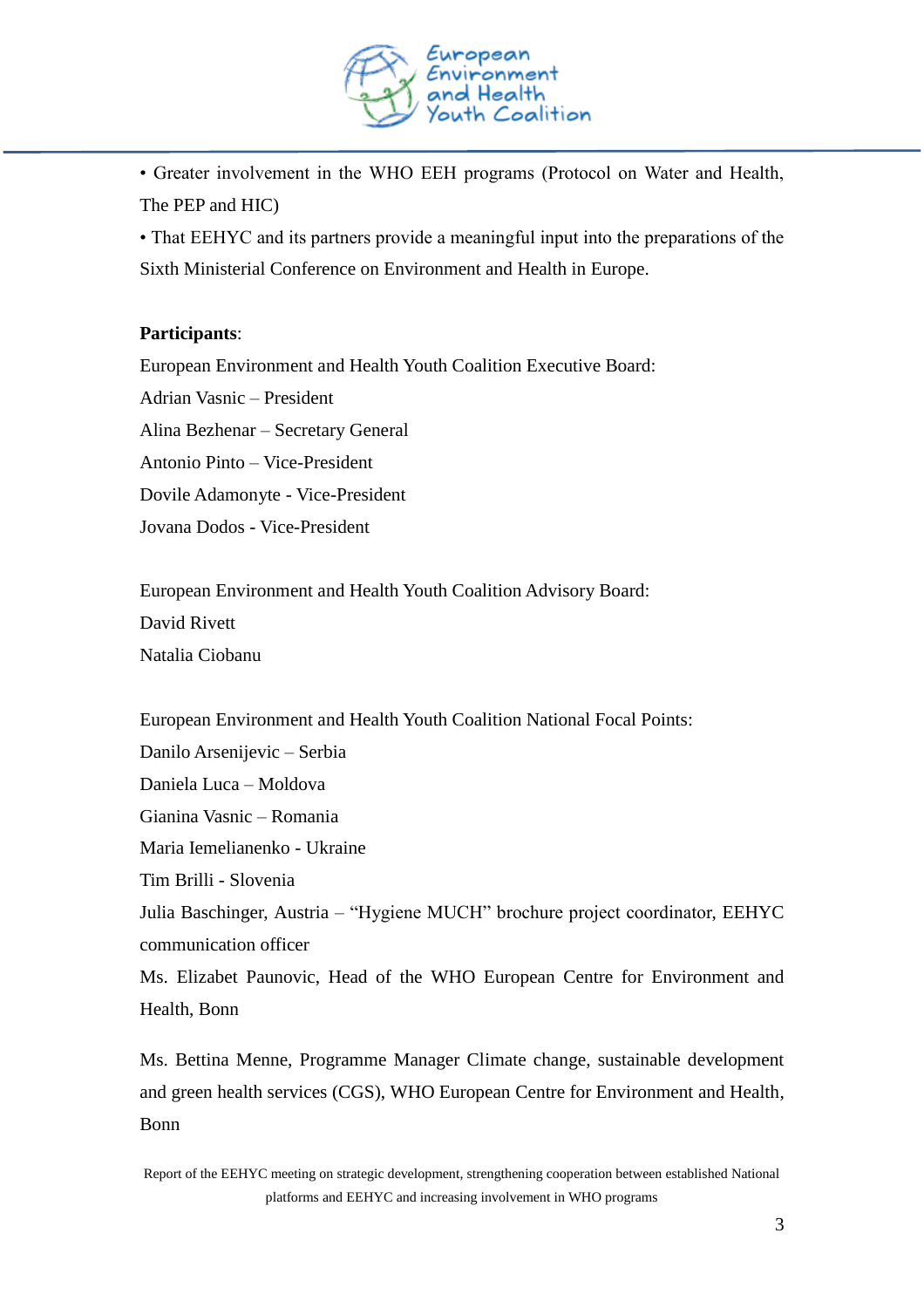

Mr. Alexander Nies, Ex-Environment and Health Task Force Chair, Head of Directorate of Environmental Health, Chemical Safety, German Federal Ministry for the Environment, Nature Conservation, Building and Nuclear Safety

Professor Dragan Gjorgjev, European Environment and Health Task Force Chair, Institute of Public Health, The former Yugoslav Republic of Macedonia

Mr. James Creswick, Technical Officer, Climate Change & Health, WHO European Centre for Environment and Health in Bonn

Ms. Francesca Racioppi, Senior Policy and Programme Adviser, Environment and health Policy and Governance, WHO Regional Office for Europe (joined remotely)

#### **Minutes of the meeting**:

#### *Welcome and introductions*

Ms Elizabet Paunovic, head of WHO Bonn office, welcomed all participants, inviting them to visit the office and meet and discuss with the staff whenever possible. Turning to the EEHYC and its activities she welcomed the work the Coalition was doing in bringing the voice of young people to the EH. Ms Paunovic also supported the idea that the Coalition might expand its participation, in cooperation with other WHO programs, on topics such as asbestos.

In agreeing with the proposal for the Coalition to expand its focus on other issues, Mr. Adrian Vasnic, Coalition President, pointed out that the Coalition is still growing its membership base and is working on the WASH, the PEP, and Air quality, and will soon include Climate Change activities on its agenda.

In terms of expansion and reach to young people, the Coalition has now established national platforms in 5 countries, Serbia, Ukraine, Moldova, Slovenia, Romania, but wants to continue to further develop representatives' attendance and involvement. Focal points participating at the meeting represented the members of each country

Report of the EEHYC meeting on strategic development, strengthening cooperation between established National platforms and EEHYC and increasing involvement in WHO programs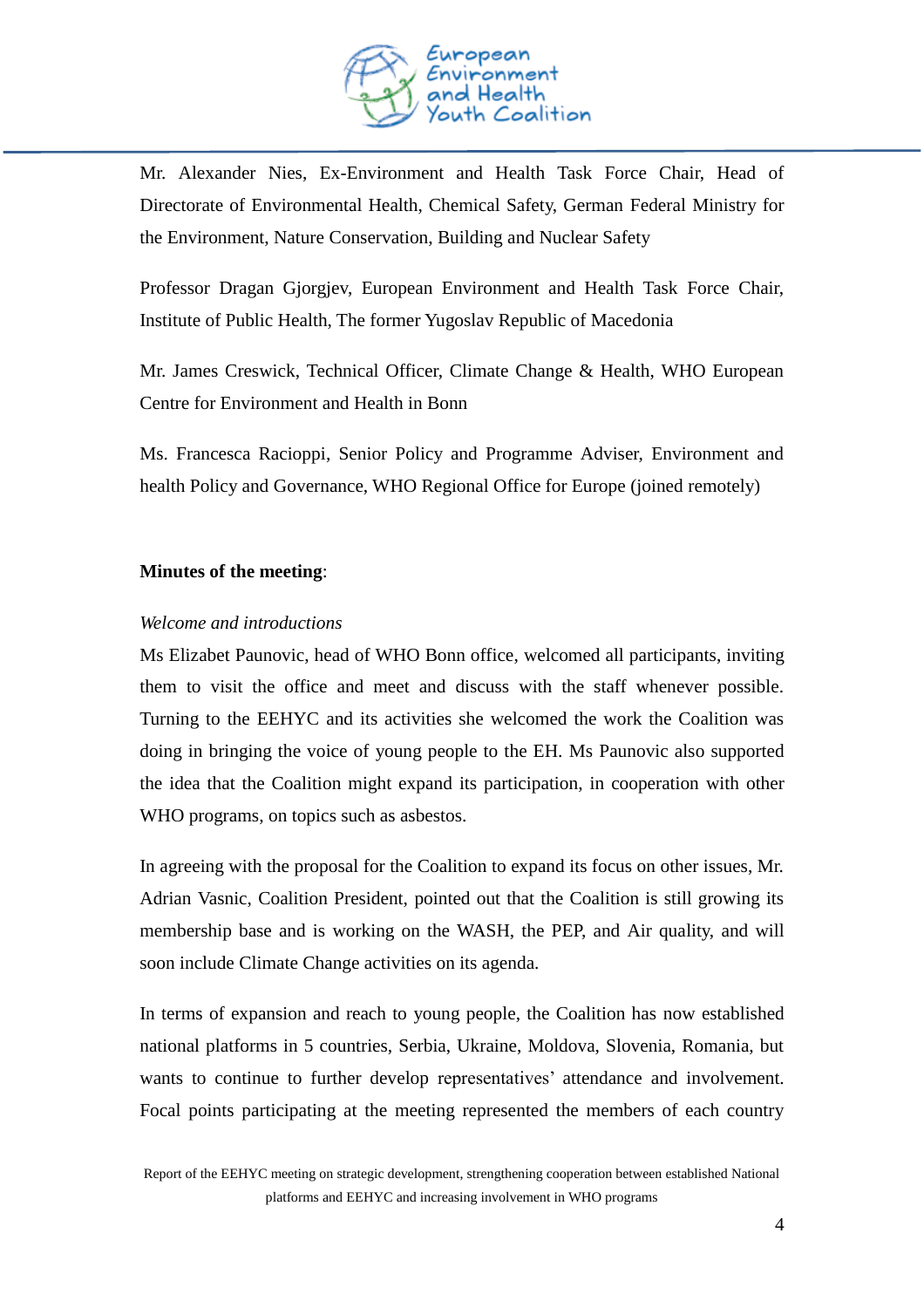

Coalition but additionally, contacts were still in place with those countries that were represented at the previous year's meeting. These contacts will be maintained in the hope of establishing national platforms but also when making contact with youth groups to participate in WHO national activities such as in Georgia, Croatia and FYR Macedonia.

# *Report by the EB on EEHYC development progress*:

1. EEHYC participated in the *Transport, Health and Environment Pan-European Programme Workshop* "*Improvement of Sustainable Urban Mobility for Better Health and Environment: Move to Improve*", 24-25 September 2014, Kaunas, Lithuania. With the support of the WHO Regional Office for Europe and Kaunas City Municipality EEHYC organized a pedometers initiative "Move to Improve" where 67 participants from the age of 20 to 29 from the universities and NGO's of Kaunas city participated. The purpose of the pedometer initiative was to raise the awareness on the importance of youth participation in the field of environment and health and to improve physical activity among students. Also Youth Coalition presented the topic on "Challenges and Opportunities in Switching to Healthy and Environmentally Friendly Transport. Experiences and Views of the Young". The presentation was followed by a discussion on how awareness raising, networking, communication and peer-to-peer learning might be integrated into education programmes.

2. EEHYC participated in the  $4<sup>th</sup>$  *Meeting of the Ad Hoc Working Group* of the European Environment and Health Task Force, 13 November 2014, Bonn, Germany. The discussions during the meeting were developed around preparations for the Mid Term Review meeting and EEHYC reiterated the proposals previously made of implementing on site MTR activities and corroborating with Israeli youth organisations, which were active in the MTR host country.

3. *Second Strategic Meeting of the Executive Board of EEHYC*, 4-8 February 2015, Piatra Neamt, Romania. The meeting was focused on the internal workings of the EB,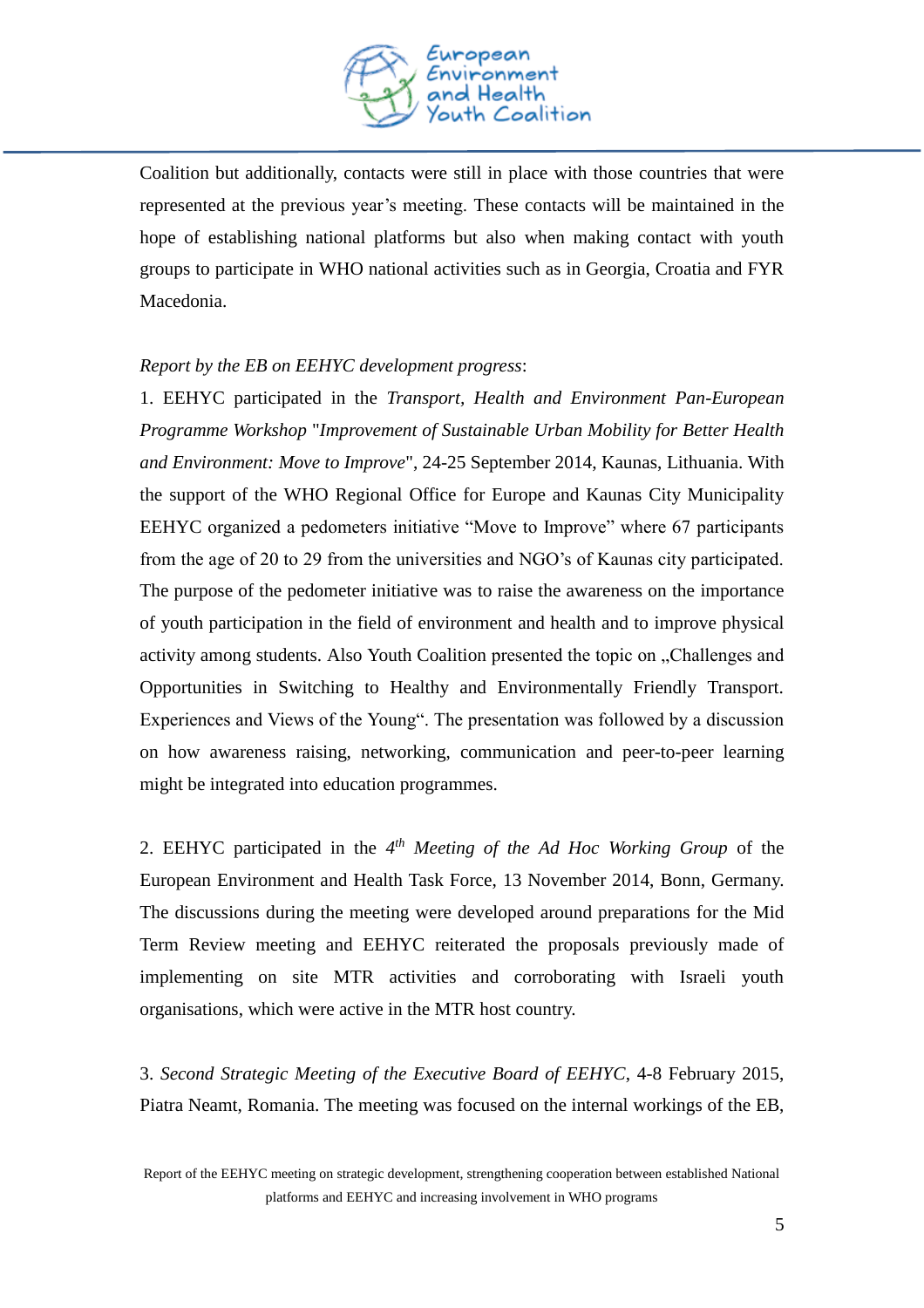

ways of improving efficiency and team building, plans for attending the scheduled Mid Term Review Meeting in Israel, setting up of National Platforms and planning in anticipation of a Bonn meeting for EEHYC EB and National Platforms representatives in autumn of 2015.

During their presence in Romania, EEHYC EB and advisors attended a meeting with the Mayor of Piatra Neamt and organised a press conference with the purpose of strengthening the cooperation with both the local authorities and local organisations interested in environment and health.

# 4. *6 th meeting of the European Environment and Health Ministerial Board*which took place in Madrid, 24 February2015

The Coalition declared its support for including civil society organisations as official observer to the Ministerial Board meetings. The Roadmap towards the  $6<sup>th</sup>$  Ministerial Conference on Environment and Health was also discussed. The intervention of EEHYC during the meeting was mostly in relation with the Road map towards the Sixth Ministerial Conference on Environment and Health, and referred to "The importance of assuming short and medium SMART objectives that might be easily assessed and updated, rather than drafting strategic generic approaches". It was also underlined the fact that the key points of the Road map are linked to other processes, such as PEP and WASH, where EEHYC is already active.

5. *European Environment and Health Task Force high-level Mid-Term Review* meeting— Haifa,28-30 April 2015. The meeting aimed to review what has been achieved from 2010, when the Parma Declaration on Environment and Health was signed and the documentEuropean Environment and Health Process (2010-2016): Institutional Arrangements was adopted by Member States, until today, as well as to set the priorities for the period leading up to the Sixth Ministerial Conference on Environment and Health in Europe which will be held in 2017.The Coalitionplayed a fullpart in the meeting and had a meaningful contribution: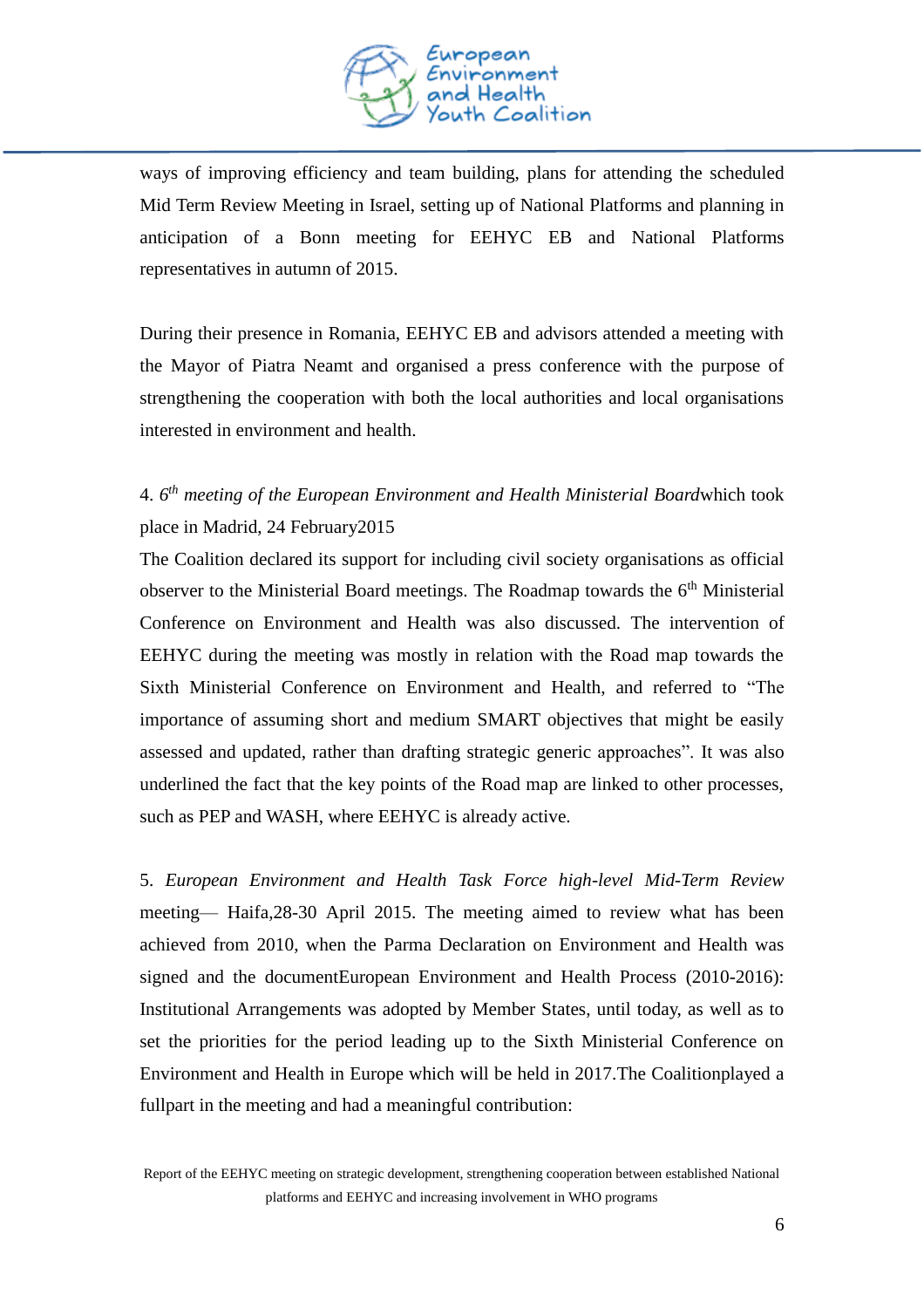

- Oral interventions from EEHYC representatives in 3 sessions in which the importance of youth involvement was strengthened and the weight of the cooperation between EEHYC and Ministries of Environment, Health and Education Youth, schools and universities was emphasised. More importantly, Youth delegation called for establishment of EEHYC in all 53 member states.
- EEHYC President was part of the panel in Session 3 Challenges and lessons learned, where he had a 7 minute speech followed by a question and answer session in relation to his presentation.
- Our Coalition had a poster presented at the poster exhibition alongside those of some Member States and other stakeholder groups. The poster is presented on the website eehyc.org.
- Presentation of the winning video of the 2014 photo and video competition "City in Motion, People First" organised by the EEHYC.
- EEHYC organised a Pedometer competition, encouraging the meeting participants to "walk the talk", in line with the objective on promoting physical activity outlined in Parma Declaration.

From information gathered by WHO from Member States it became clear that many countries do not have policies of youth inclusion in the EH process. The Coalition would like to offer its help to those countries wishing to prepare policies or work to recruit young people to the process, in working towards this goal.

6. EEHYC took an active role in the *Fourth Meeting of the WHO Working Group on Health in Climate Change (HIC)*, 1-2 June 2015, Bonn, Germany. The purpose of the meeting was to explore how to best communicate health arguments for action, following on from the identification of key health messages from the recent 5th Assessment report of the Intergovernmental Panel on Climate Change (IPCC) as well as to evaluate a progress made in implementing the Parma agenda and its climate change target.

Since Youth Coalition participated in the HIC meeting for the very first time, the main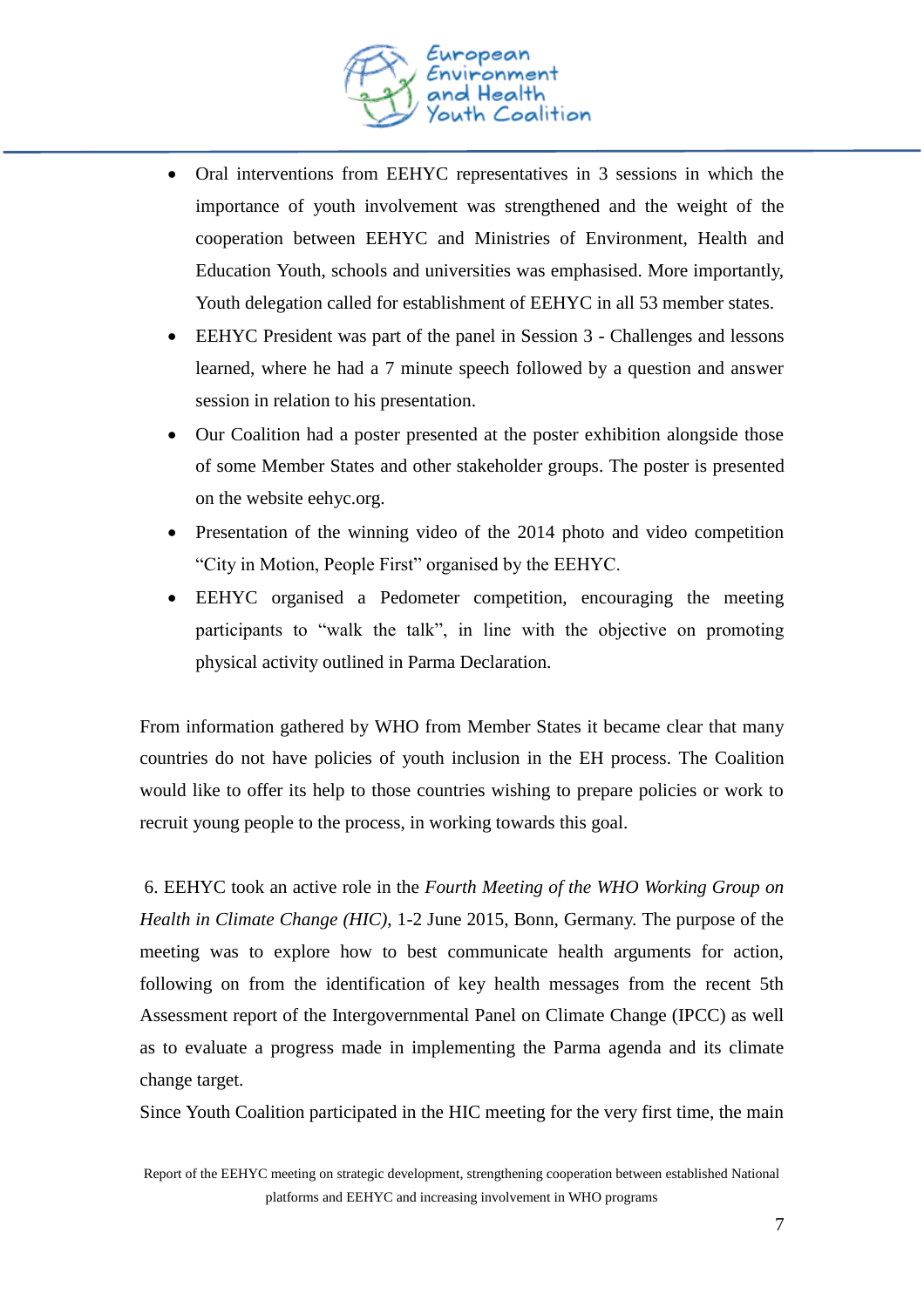

intention was to explore jointly with other HIC members how specifically the youth could contribute in a meaningful way. EEHYC sought to understand what the current work of the HIC Working Group is, what are the specific needs within the climate change and health process, and what are the relevant experiences and capacities of EEHYC so as tobe able to contribute.

Throughout the discussions, EEHYC representatives had a number of interventions and points to make:

• Tour de table on country activities and successful communication on adaptation and mitigation actions in the WHO European Region – during this session the representatives briefly informed and updated other HIC members on the activities and projects the Coalition as a whole and some of its national members have been implementing in the field of Environment and Health under other program areas.

• EEHYC analysed and discussed with the other HIC members the drafts of 2 documents with the aim to finalize them.

In addition to the aforementioned documents, EEHYC proposed that another document be prepared: Key Messages from Youth for Climate Change Negotiators.

• EEHYC was also asked to prepare a document for the young people in the WHO European region, following the same format: Key Messages for Youth.

• EEHYC discussed with a representatives of International Medical Students' Association and of Regional Environmental Centre who were also present at the meeting, to liaise and work closer together.

UNFCCC representative advised EEHYC to liaise with the youth representatives at the Climate Change negotiations for COP21 in order to convey the messages of youth on Climate Change.

#### *National Platforms expansion*

In Bonn 2014the National Youth Coordinator's guide was approved. The date for creation of EEHYC National Platforms was agreed to be December 2014. At present (September 2015) five national platforms have been created and approved by the Executive Board of EEHYC (10% out of the total countries in the European Region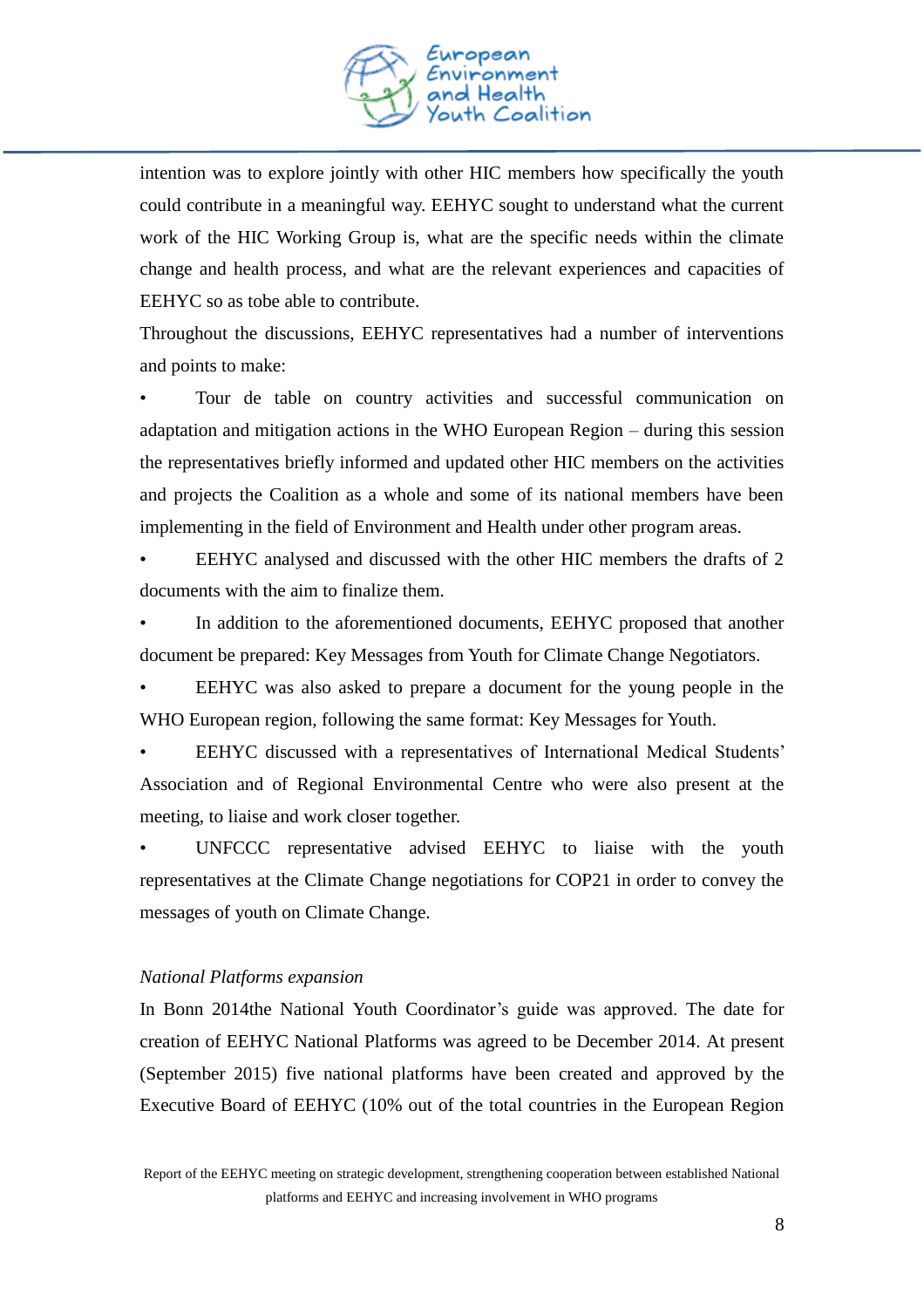

of WHO) - Ukraine, Moldova, Romania, Serbia, Slovenia.

The strategic priority of the EEHYC for the first half of 2016 will be to increase the number of established platforms, especially into EU member states. Expansion strategy will be developed until membership will be achieved for the full 53 states of the WHO European Region.

Following questions from key support organisations active at national levels in the WHO European Region Countries, clarity was provided in regards to the structure and function of National Platforms; all details are explained in the Consortium Agreement that organisations have at their disposal in national language to read and agree upon.

The National Platforms are made up of member youth organisations that are working on environment and health issues. Representatives of these organisations give visibility to the platform by forming a mirror organisation to the international Coalition. Organizations are to design a national profile for the platform through publicising the work of the member organisations and making representation to ministers, with the support of the WHO focal points, or through other channels. Other activities should be designed by the platforms that work to achieving the Parma Commitments. They will also be required to inform the International Coalition of platform activities and attend annual meetings where the international executive board will be elected and other formal business of the Coalition will be agreed.

The creation of national platforms provide a way in which the voice and perspectives of young people can be presented, through their meaningful and democratic participation. The structure of the platforms should not be restrictive, the objective being to involve many and various organised youth groups to participate.

The process of building National Platforms may take time but the goal is to establish them in all WHO member states.

It is in EEHYC intention not only tohave young people participating in international events related to EH, but to have a young person as an official delegate for each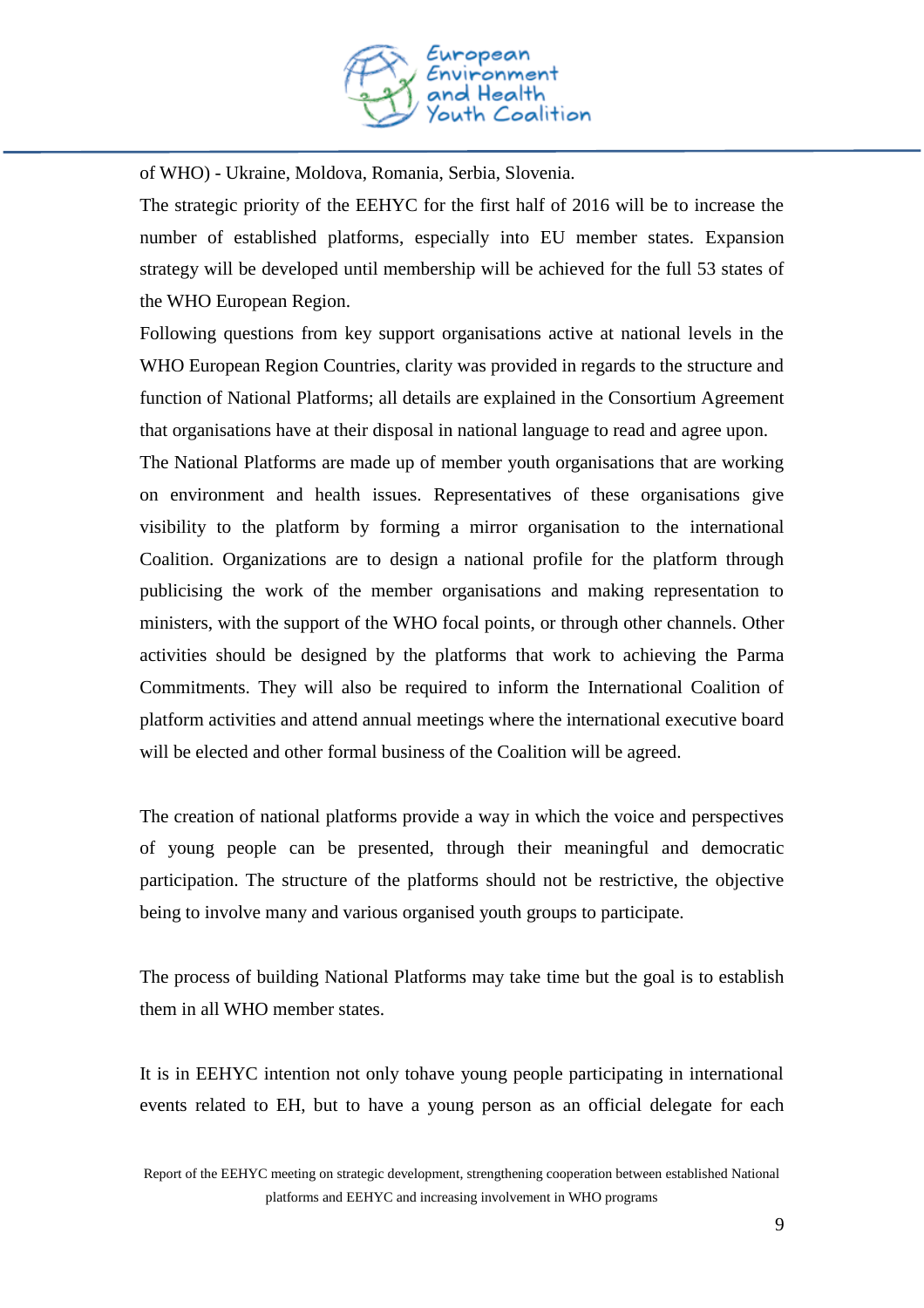

country attending Ministerial Conference, and whenever possible, to the national delegations attending Task Force meetings. It is hoped that when countries are preparing their delegations, contact is made with EEHYC National Platforms and a representative from the Platform is nominated as the official youth delegate. In this way a more democratic and relevant form of youth participation can be ensured. The best way for countries to make this work is through establishing strong connections and relationships between EEHYC National Youth Focal Point and WHO EH Focal points. If no Platform is in place, and the WHO Focal Points need assistance, then the Coalition can become involved in seeking out, through their country networks, suitable youth representatives to either attend conferences as a youth representative or recommend a young person to be nominated as an official youth delegate.

The Coalition wanted to emphasise that there were still some gaps in understanding the true nature of meaningful youth participation in some countries and one role the Coalition could perform was to help in building this understanding, with help and support from supportive countries and organisations. Further discussion needs to be held on this. WHO and supporters had created a unique entity - the EEHYC providing young people with direct access to the decision making processes as well as providing decision makers direct access to the well of enthusiasm and creativity of European youth. This is a main message to be transmitted throughout the EH process. During the meeting it was agreed that future work will be directed towards setting up new National Platforms, so that an EEHYC General Assembly and new Executive Board election can take place in autumn of 2016.

Also, Coalition efforts will be dedicated to empower existing National Platforms. Special attention will be paid to existing EEHYC programme implementation, WASH, HIC and PEP.

#### *National Platforms componence*:

#### Ukraine

4 organisations, 2 from health sector and 2 from environment.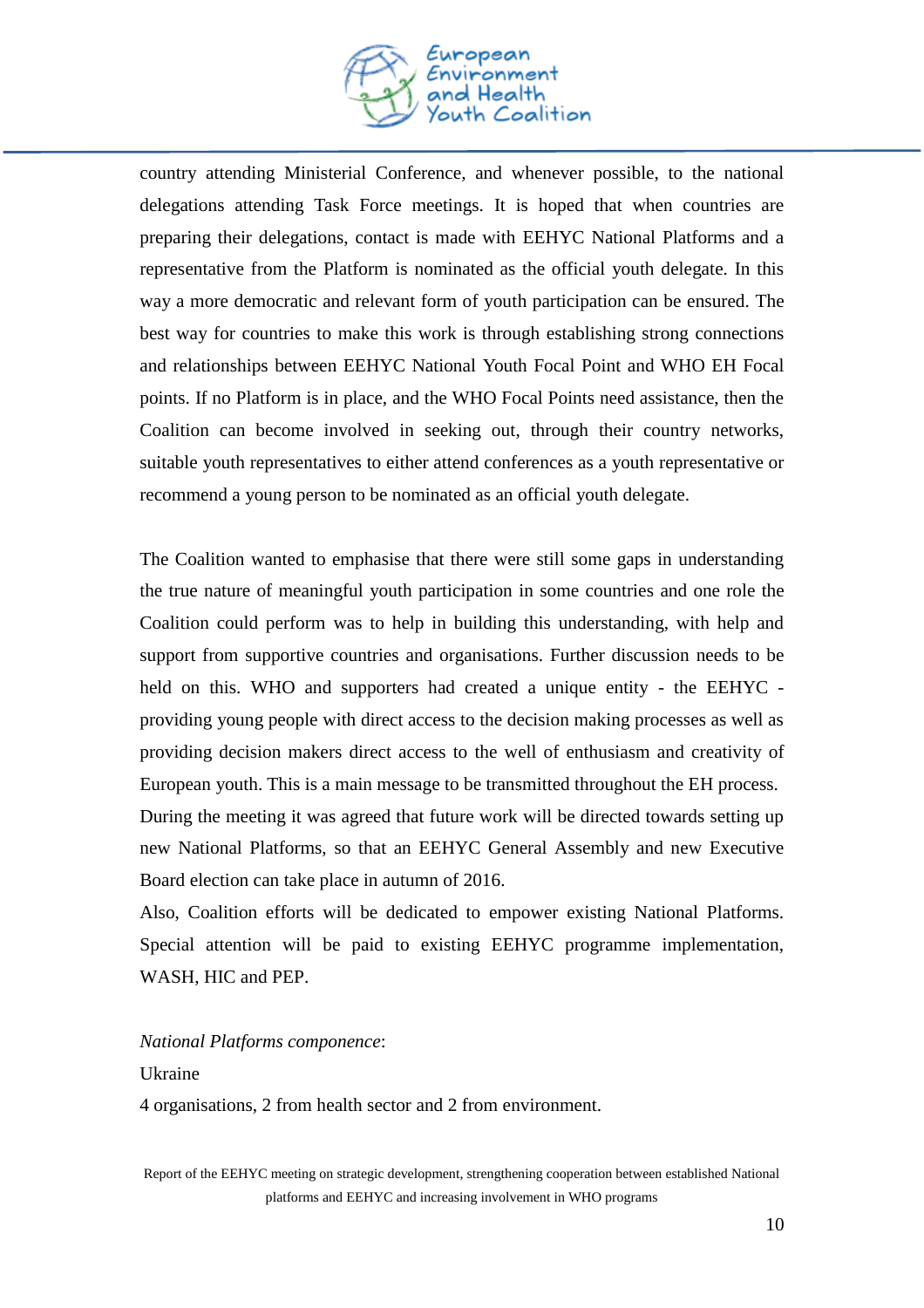

A national programme on water and sanitation has been launched, with WHO Country Office as the main partner. Next step would be a partnership with MAMA-86, a very active Ukrainian NGO. Ukraine is passing through political and social changes, and EH issues are becoming a higher priority, as well as young people becoming more active and involved.

#### Moldova

National Platform — 8 partner  $NGOs +$  the Ministry of Environment. It was mention that the unstable political situation makes difficult dialogue and cooperation.

#### Serbia

As of March 2015 -3NGOs–national representation. In Serbia it will be assessed the opportunity of a meeting at the beginning of the next year. Also, Serbian National Platform will follow up on the translation of key documents into Serbian.

#### Slovenia

Two organisations, No Excuse Slovenia and Club of Medical Students.

#### Romania

Thirteen organisations, out of which it was mentioned CREED, who provided continuous financial and logistical support to Coalition, as well as Romanian Scouts Organisation that has more than10 000 members.

Next session included a presentation about involvement of EEHYC within the framework of 2014-2016 Program of work of the Protocol on Water and Health, specifically information on the study "Survey on Hygiene Knowledge, Attitude and Practice" and the brochure "Hygiene MUCH". The goal of the study was to get a better insight about the level of awareness and explore knowledge on hand hygiene among middle and high school students in Lithuania, Moldova and Romania, and encourage correct hygiene practices.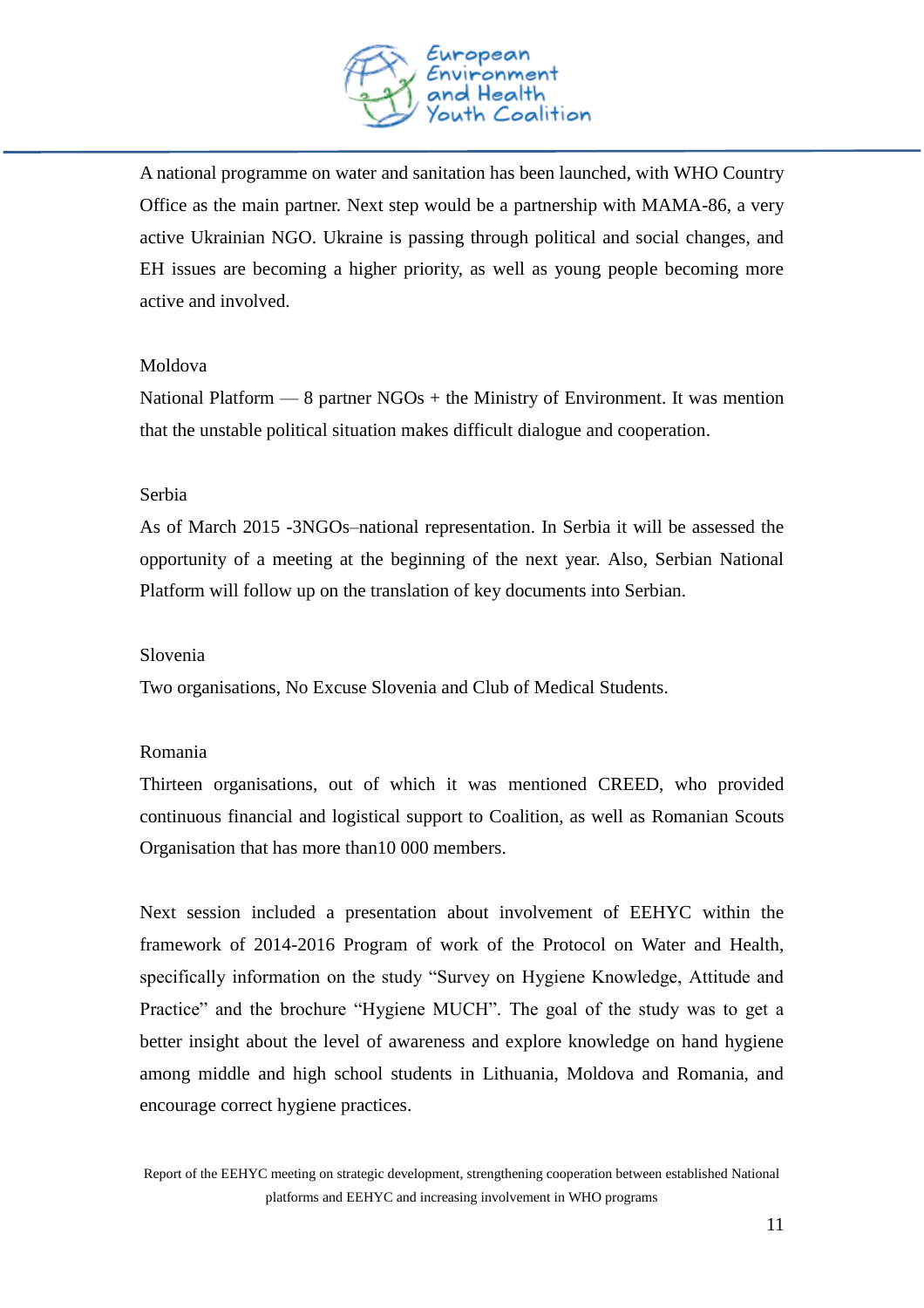

EEHYC developed the brochure "Hygiene MUCH" with Austria in the project lead. The aim was to raise awareness for the integral role that hand washing and clean, functioning sanitary facilities play in everyday life. The brochure addresses students of all ages, therefore it`s written and designed in a youth-friendly way. It is available in 3 languages English, German and Russian, for free download at [www.eehyc.org](http://www.eehyc.org/) Full information is available in the final report documents! [https://drive.google.com/folderview?id=0B6yPzd9b6WgZRXhRTTNZSDAyZzA&us](https://drive.google.com/folderview?id=0B6yPzd9b6WgZRXhRTTNZSDAyZzA&usp=sharing) [p=sharing](https://drive.google.com/folderview?id=0B6yPzd9b6WgZRXhRTTNZSDAyZzA&usp=sharing)

Next activity was an ample overview of *Health Impacts of Climate Change*– presentation by Mr. James Creswick, Technical Officer WHO.

The content of the presentation was divided in

- 1.Overview of health impacts of climate change
- 2.Adaptation to protect health from climate change
- 3.Mitigation and health co-benefits
- 4.Current and future projects
- 5.Feedback from Working Group on Health in Climate Change (HIC)
- 6. Potential for increased youth engagement in climate change policy and negotiation.

During the presentation it was mentioned WHO's work to identify evidence based policy options to help prevent, prepare for and respond to the health effects of climate change, as well as its support for Member States in selecting and implementing the most suitable policies, measures and strategies. Regarding this aspect, the Coalition and its National Platform should position themselves as meaningful partners, working together with both WHO and Member States in identifying evidence based policy options as well as in selecting best strategies.

One of the other points of the presentation that were incorporated in the follow up dialogue between Coalition and National Platforms was in relation with the proven,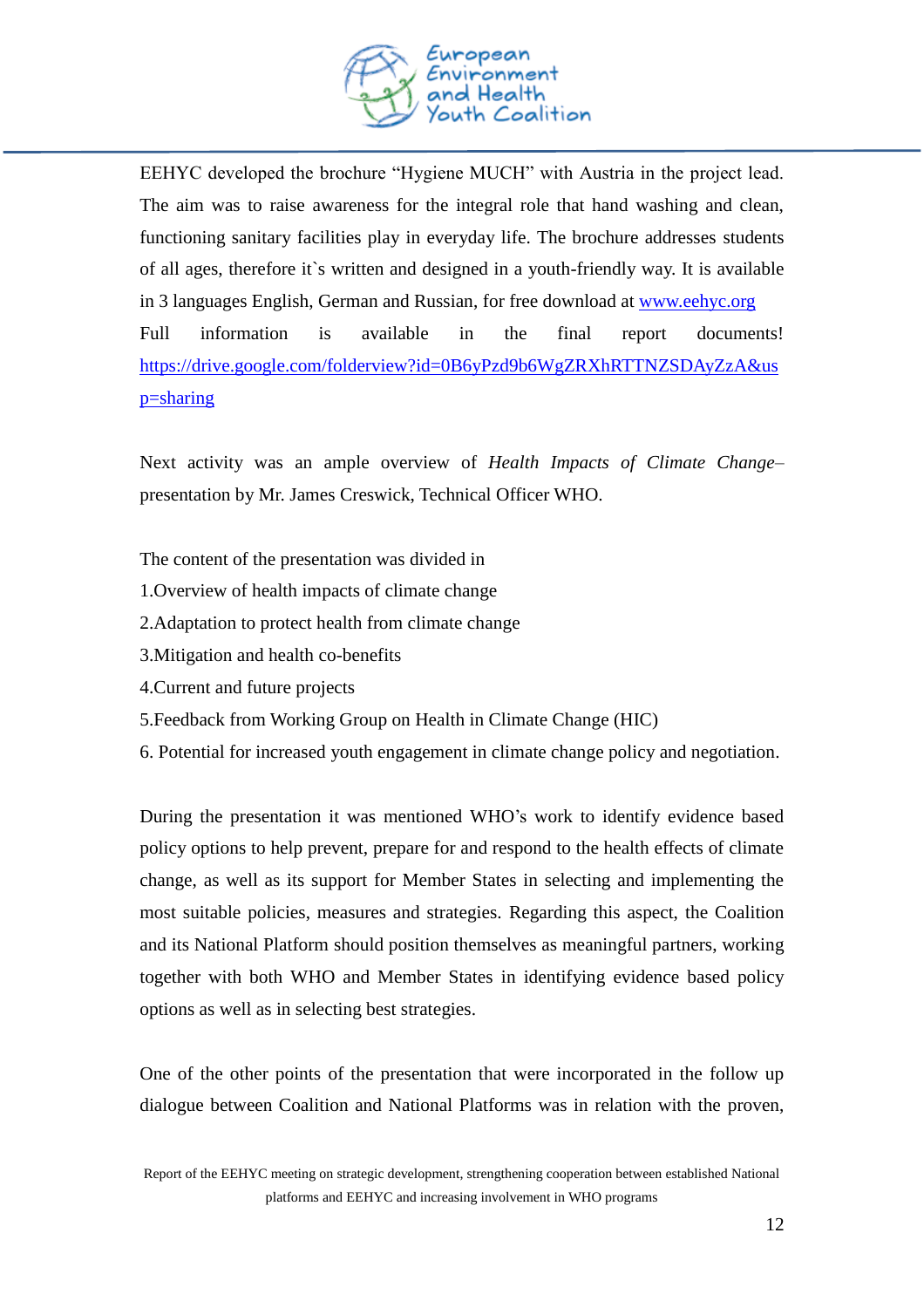

cost-effective interventions against every climate-sensitive health impact, which can be lifesaving now, and reduce vulnerability to climate change. Strengthening of preventive public health functions, including climate resilience, was presented as the best protection for the future.

When it comes to the more active role of young people in general, and EEHYC in particular towards HIC, it was said that health professionals can be champions for change, enlisting the involvement of their organisations, associations, other interested parties, to advocate for climate change adaptation and mitigation using health arguments that should be central to climate change policy, debates and planning. Full presentation can be made available upon request.

#### *Increased youth engagement*:

Working Group on Health in Climate Change (HIC)

Development of key messages for youth on health and climate change, advocacy and engagement in the CC negotiations, via IFMSA — very well organized representation at the COPs — 5 people – as well as via national student associations or other channels.

#### *David Saddington – guest speaker- youth activist*

Mr Saddington held a brief presentation on flooding in the UK, importance of youth — small steps for constant progress. The main conclusion of his speech was that youth are not banned by formal protocols and could act with more enthusiasm.

#### *Workshop: Preparation for 2016***.**

The meeting discussed activities in the topics of Climate Change, WASH and PEP for 2016. Groups were formed and three proposed work plans were developed.

#### **1.** *THE PEP - Transport, Health and Environment Pan-European Programme*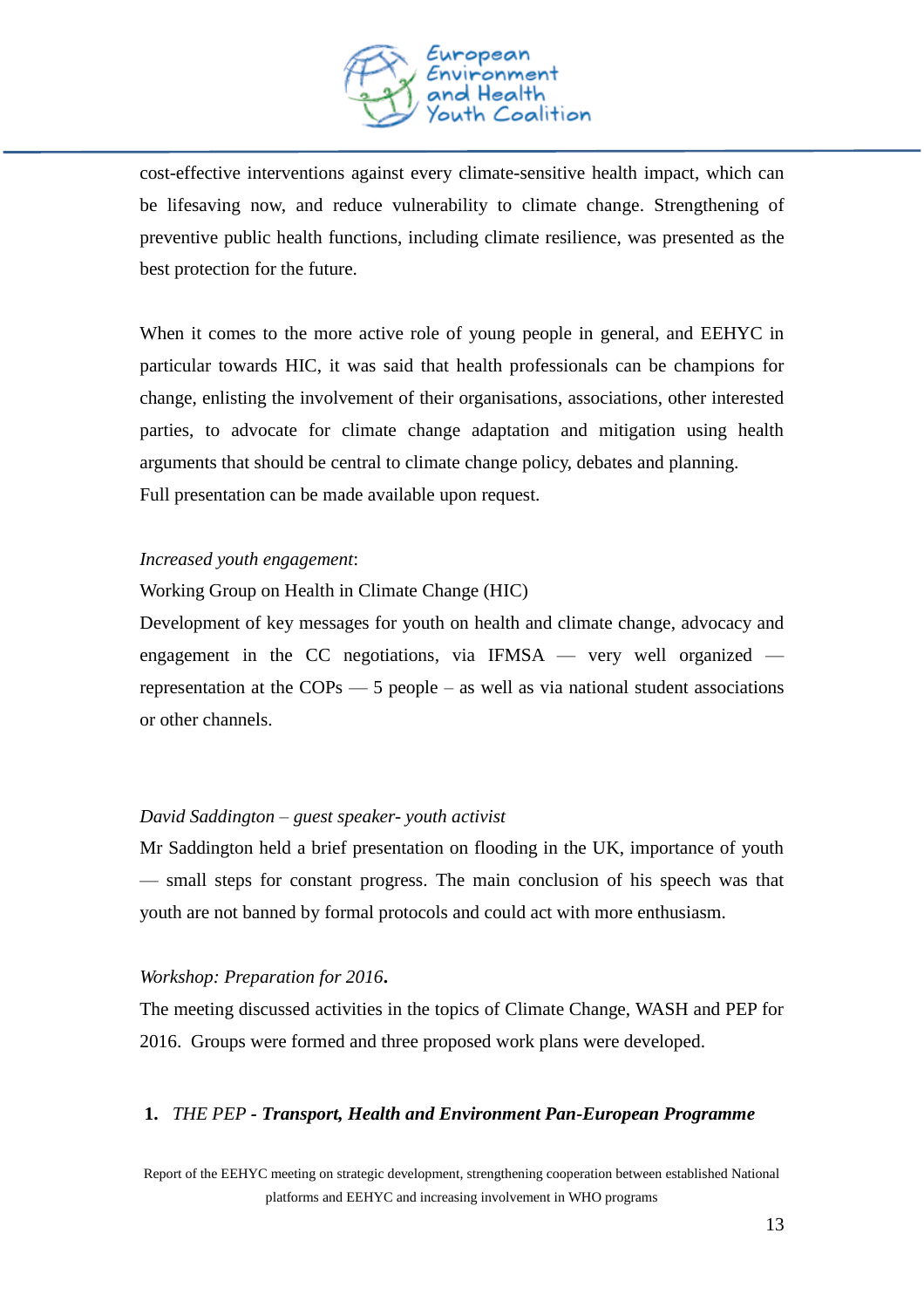

Support: Alina Bezhenar, EEHYC Vice-President

Link: <http://www.thepep.org/en/welcome.htm>

Transport plays an essential role in economic and social development in our societies. It ensures access to jobs, housing goods and services and provides for the mobility of people and for the opening up of peripheral and isolated regions.

Three priority areas and related actions were selected to constitute the policy framework for THE PEP:

- integration of environmental and health aspects into transport policy in particular in relation to decision making processes, monitoring and impact assessment;
- urban transport, involving measures in land-use planning, and for promoting high quality and integrated public transport and improving safe conditions of alternative modes of transport;
- demand side management and modal shift and special attention is paid to the needs of the countries of Eastern Europe, Caucasus and Central Asia (EECCA) and of South-Eastern Europe, as well as issues related to ecologically particularly sensitive areas.

Proposed ideas from the session:

1. Questions on the flags on trams and put EEHYC logo  $\rightarrow$  visibility, raising awareness

''Do you know?'' questions

''Meet your driver day''

Supporting: Daniela Luca, Moldova

Report of the EEHYC meeting on strategic development, strengthening cooperation between established National platforms and EEHYC and increasing involvement in WHO programs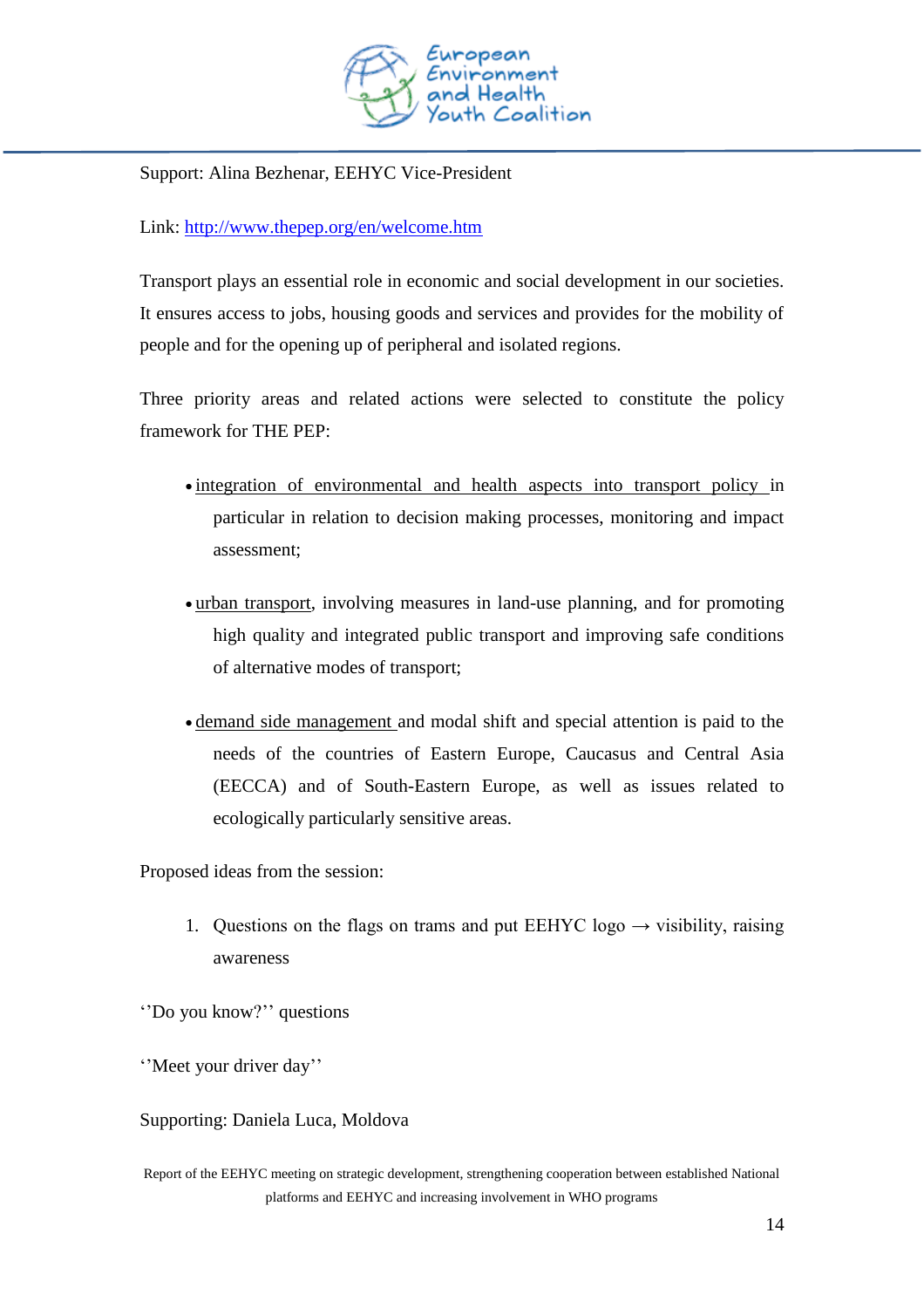

- 2. Initiatives with Universities subsidised tickets for public transport
- 3. Fashionable transportation
- 4. Make a research and do a questionnaire about youth motivation to use sustainable means of transportation - Natalia Ciobanu leads, Daniela Luca co-leads.
- 5. How many people know about sustainable transport? Do a research of knowledge - Natalia Ciobanu leads, Danilo Arsenijevic co-leads.
- 6. E.g. Critical Mass Romania -the same events
- 7. Ticket for public transport is a discount to get 5-10% for a coffee/tea
- 8. Transport, Environment and Health related Postcards
- 9. Bike parking places near schools Danilo Arsenijevic "Advocacy/fundraising project"
- 10. Questions on the public place (WHO Ukraine examples; UNDP billboard)
- *2. Health and Climate Change:*

Support: Dovile Adamonyte, EEHYC Vice-President

Climate Change Working Group — members from National platforms. The call should be launched in the upcoming two weeks.

Key messages from youth of the National level - deadline for the final version is 15th of October.

Leading person - Natalia Ciobanu (AB member). Co-lead: Daniela Luca (Moldova) and Dovile Adamonyte (Lithuania)

Key messages for youth in youth friendly language. Leading person - Dovile Adamonyte (Lithuania). Co-lead Daniela Luca (Moldova).

Manifest of youth position regarding climate change (document for the EHMB). Leading person - Adrian Vasnic EEHYC President (Romania).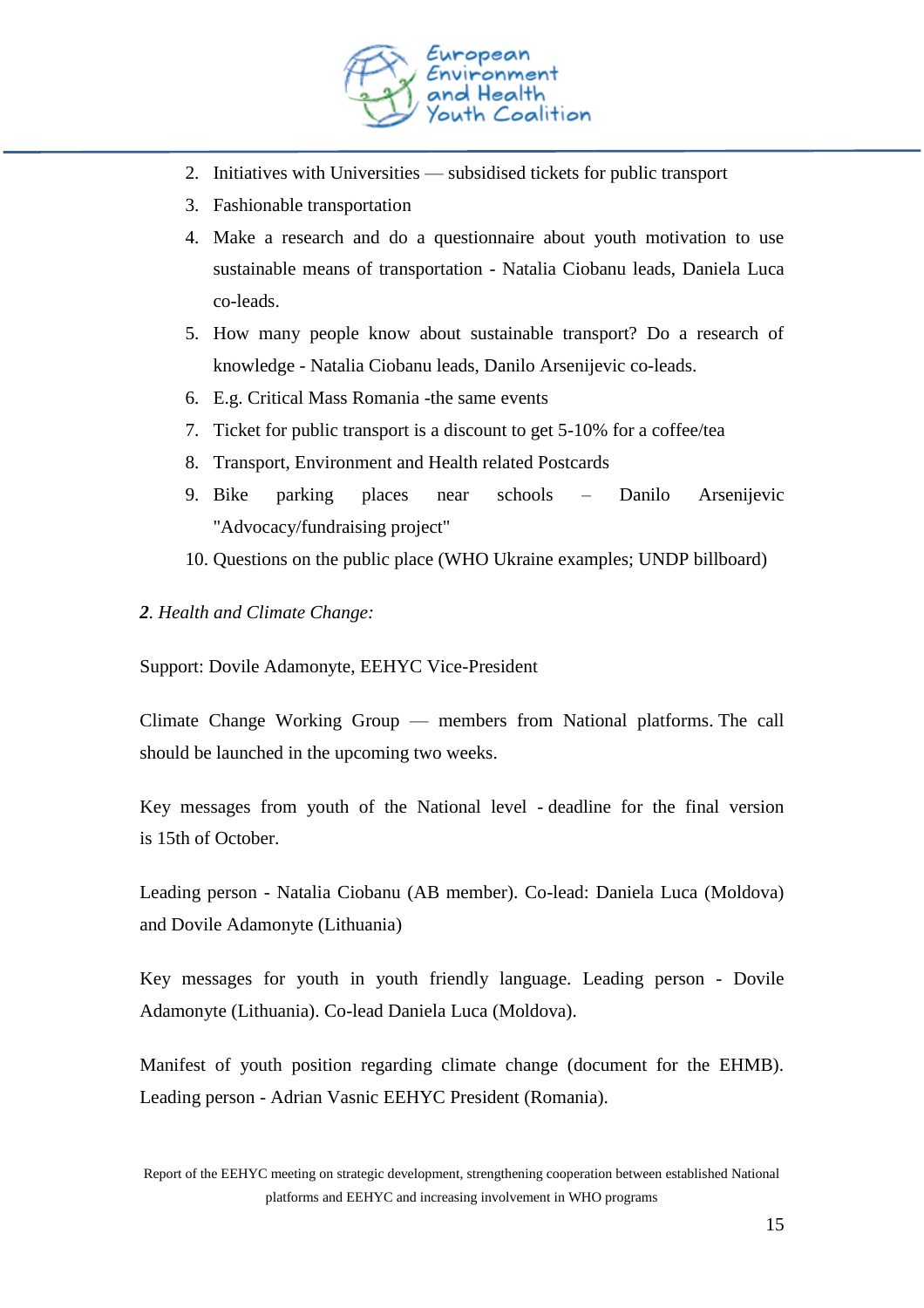

Assessment at the national level (information form Focal Points of EEHP, Ministries etc.) - project for the near future.

Adopted training courses (ecological footprint): lead – Daniela Luca (Moldova).

**3.** *WASH programme - Project under the Protocol on Water and Health (for more information please visit: <http://www.unece.org/?id=2975>*)

# Support for all WASH projects: Jovana Dodos**,** EEHYC Vice-President

- 1. My «toilet story» project proposal drafted, coordinator has to be appointed
- 2. WASH in Schools Checklist project proposal drafted, coordinator has to be appointed
- 3. Advocacy document continuation of the WASH in Schools Survey project, coordinator has to be appointed
- 4. Additional printing of "HYGIENE MUCH" brochure and translation in other national languages coordinator: Jovana Dodos co-leads: Maria Iemelianenko, Danilo Arsenijevic, Dovile Adamonyte and Gianina Vasnic.
- 5. Writing a project proposal for building national partnerships coordinator has to be appointed
- 6. Dissemination workbook + Case Studies on WASH in Schools coordinator has to be appointed
- 7. Blog Toilet Reporter coordinator has to be appointed
- 8. WASH education for pre-school children coordinator has to be appointed

#### *Roadmap to the Ministerial Conference 2016*

The Coalition will actively participate in the next WHO EEH Ministerial Conference. No date has been agreed and the working group has yet to meet. The EEHYC will proactively prepare a road map for youth participation in the preparation of the ministerial and youth declaration, in the Coalition's strategic representation at the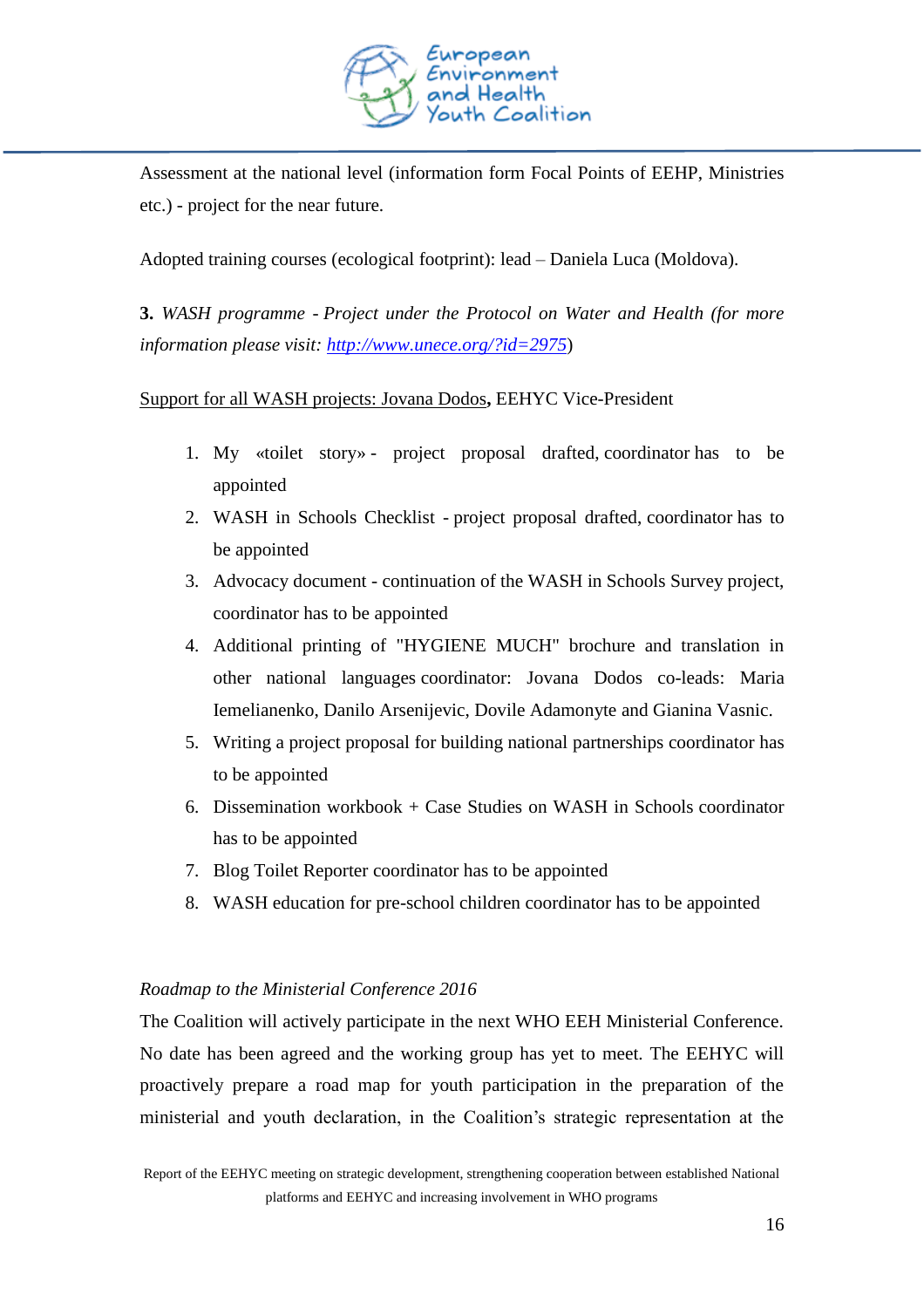

Conference and l active youth participation in on sport activities.

1. EEHYC will submit an application for the membership in Ad Hock Working Group on the organization of the 6th MC - Alina Bezhenar & Adrian Vasnic (done as of September 2015)

2. EEHYC wants to take an active role in drafting the next ministerial declaration; EEHYC will strongly advocate to have a youth article in the ministerial declaration – Jovana Dodos lead, Dovile Adamonyte co-lead.

3. Youth Declaration and Youth Commitment to Act (to be produced by the 6th MC and presented as an official outcome of the 6th MC) - Jovana Dodos co-lead, Danilo Arsenijevic supporting.

4. Strategic expansion of the Coalition in order to ensure legitimate representation at the 6th MC – Julia Baschinger lead, Tim Brilliand GianinaVasnic co-leads, Alina Bezhenar supporting.

5. EEHYC on spot activities at the 6th MC (side event, participation in the panel discussions, other activities) - Adrian Vasnic lead, Daniela Luca co-lead, Danilo Arsenijevic supporting.

*Workshop on the EEHYC external image & communication:* 

- Developing the dissemination strategy for EEHYC WASH in Schools brochure;

The focus of this session was to identify stakeholders, countries or regions and methods for disseminating the "HYGIENE MUCH" brochure. To guarantee, that the brochure will reach the target group of 12-19 year old students, main stakeholders

Report of the EEHYC meeting on strategic development, strengthening cooperation between established National platforms and EEHYC and increasing involvement in WHO programs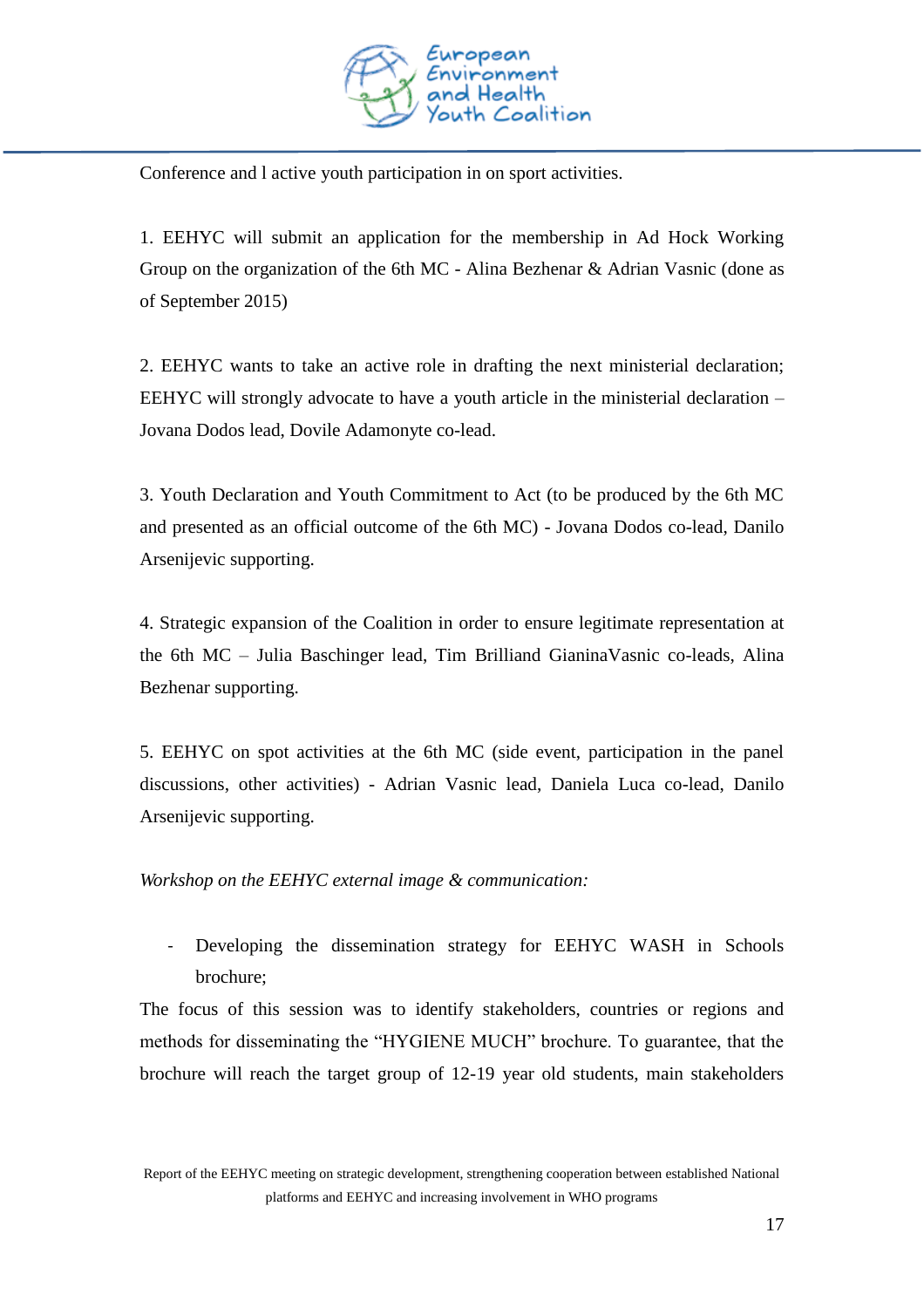

were found to be schools, universities, public institutes and regional Education Authorities.

The dissemination of the brochure will start in Austria, Ukraine, Romania and the United Kingdom. Translation into additional languages for disseminating the brochure as pdf is envisaged.

# - *EEHYC slogan*

This part included a silent brainstorm of all participants for a EEHYC slogan which should illustrate the EEHYC`s international role combined with its efforts for youth participation in the EEH process.

The top three slogans:

- 1. Who if not us?
- 2. Youth cares
- 3. Youth today, leader Today

The final decision will be made via internet vote - Adrian Vasnic EEHYC President (Romania) lead

# - *EEHYC communication strategy*

To strengthen the internal structure and cooperation between the National Platforms and the EEHYC and to visualize the communication opportunities, a work-in-process document prepared and drafted by the Communication Working group was presented, discussed and adopted in the plenary. In terms of internal communication, it includes implementing a newsletter for national Youth Coordinators and Focal Points of National Platforms and appointing Ms. Julia Baschinger as responsible for updating and taking care of the EEHYC website. First evaluation of the communication strategy will be in March 2016.

Report of the EEHYC meeting on strategic development, strengthening cooperation between established National platforms and EEHYC and increasing involvement in WHO programs